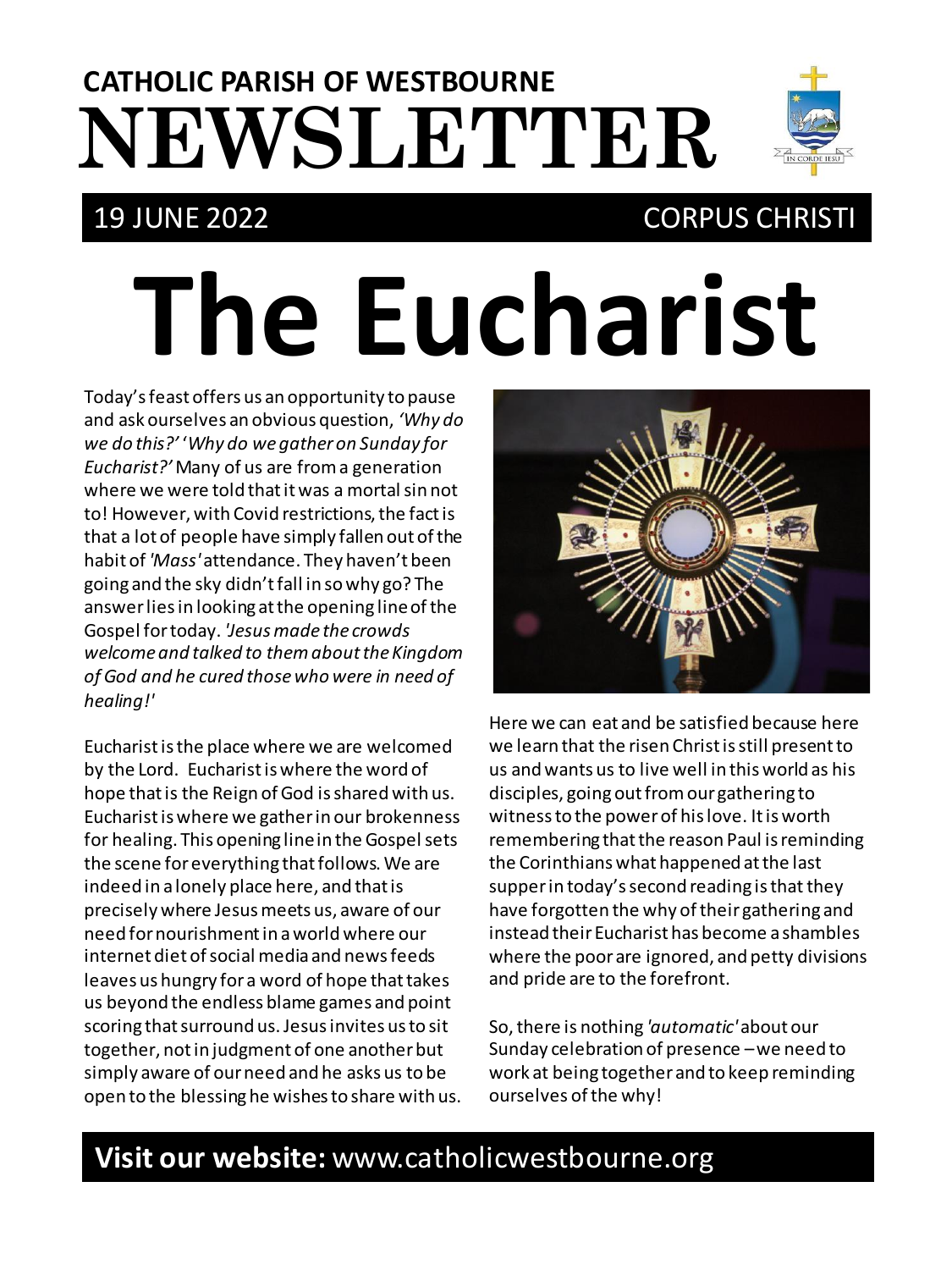#### **MASS TIMES**

**Sunday 19 June – CORPUS CHRISTI** 9.00am - First Holy Communion 11.00am - Baptism of Mikoloj Dudek

**Tuesday 21 June – FERIA**

**Wednesday 22 June – FERIA** 10.00am

**11am** *Tim Mc Cann* **Thu 23 June - NATIVITY OF JOHN THE BAPTIST Wednesday 14th** *Repose of the souls of*  10.00am

*Bernard Charles and Elsie May Pratt* **Friday 24 June - SACRED HEART OF JESUS Saturday 16th** *Rosemarie Schofield RIP* 6.00pm - Holy Hour **Sunday 18th 11am** *The Parish*  7.00pm - Mass

**Sun 26 June - 13TH SUNDAY IN ORDINARY TIME** 9.00am 11.00am

**CONFESSIONS** after Mass or by appointment. Contact Fr Leslie 01202 764027

#### **OUR PARISH**

#### **OUR LADY IMMACULATE CHURCH SEAMOOR ROAD, WESTBOURNE, BOURNEMOUTH, BH4 9AE**

**Parish Priest:** Fr Leslie Adams **Telephone:**01202 764027 **Email:** ladams@portsmouthdiocese.org.uk *(Baptism, Marriages, Sick Visits, Funerals and Confessions)*

**Parish Office** *(Wed 9.00am - 12.00pm)* **Parish Administrator – Suzanne Quinn** General enquires and hall bookings **Telephone:**01202 760640 **Email:** oliadmin@portsmouthdiocese.org.uk

**Safeguarding Officer:**Matthew French **Email:** mail@matthewfrench.net

#### **SUNDAY MASS READINGS**

**Entrance Antiphon** - **Cf. Ps 80: 17** *He fed them with the finest wheat and satisfied them with honey from the rock.* 

**Gospel Acclamation**- **Jn6:51**

*Alleluia, alleluia! I am the living bread which*  has come down from heaven, says the Lord. *Anyone who eats this bread will live forever. Alleluia!* 

**Communion Antiphon** - **Jn 6: 57**

*Whoever eats my flesh and drinks my blood remains in me and I in him, says the Lord.* 

**BAPTISMS** Mikoloj Dudek will receive the sacrament of baptism today. Please keep Mikoloj in your prayers.

**SECOND COLLECTION** There will be a collection after Mass today for a Day for Life.

**DIOCESAN WEBSITE** To keep up to date with the latest Diocesan news and announcements by the Bishop go to www.portsmouthdiocese.org.uk

**REQUIEM MASS Marjorie Lee RIP** This will take place on Wednesday 6July at 10.00am, Our Lady Immaculate Church.

**ARE YOU PLANNING ON GETTING MARRIED?**

Congratulations! Please note that you need to give a minimumof 12months' notice to the parish that you'd like to get married in. There may be the need to attend a marriage preparation course, so I look forward to hearing from any engaged couples. *Fr Leslie*

**ORDINATION TO THE PRIESTHOOD** Deacon James Lewis is going to be ordained to the priesthood on Saturday 22 July 11.00am at St John's Cathedral. Everyone is welcome. Do try and come to this occasion of grace and

seek his '*first blessing'* afterwards.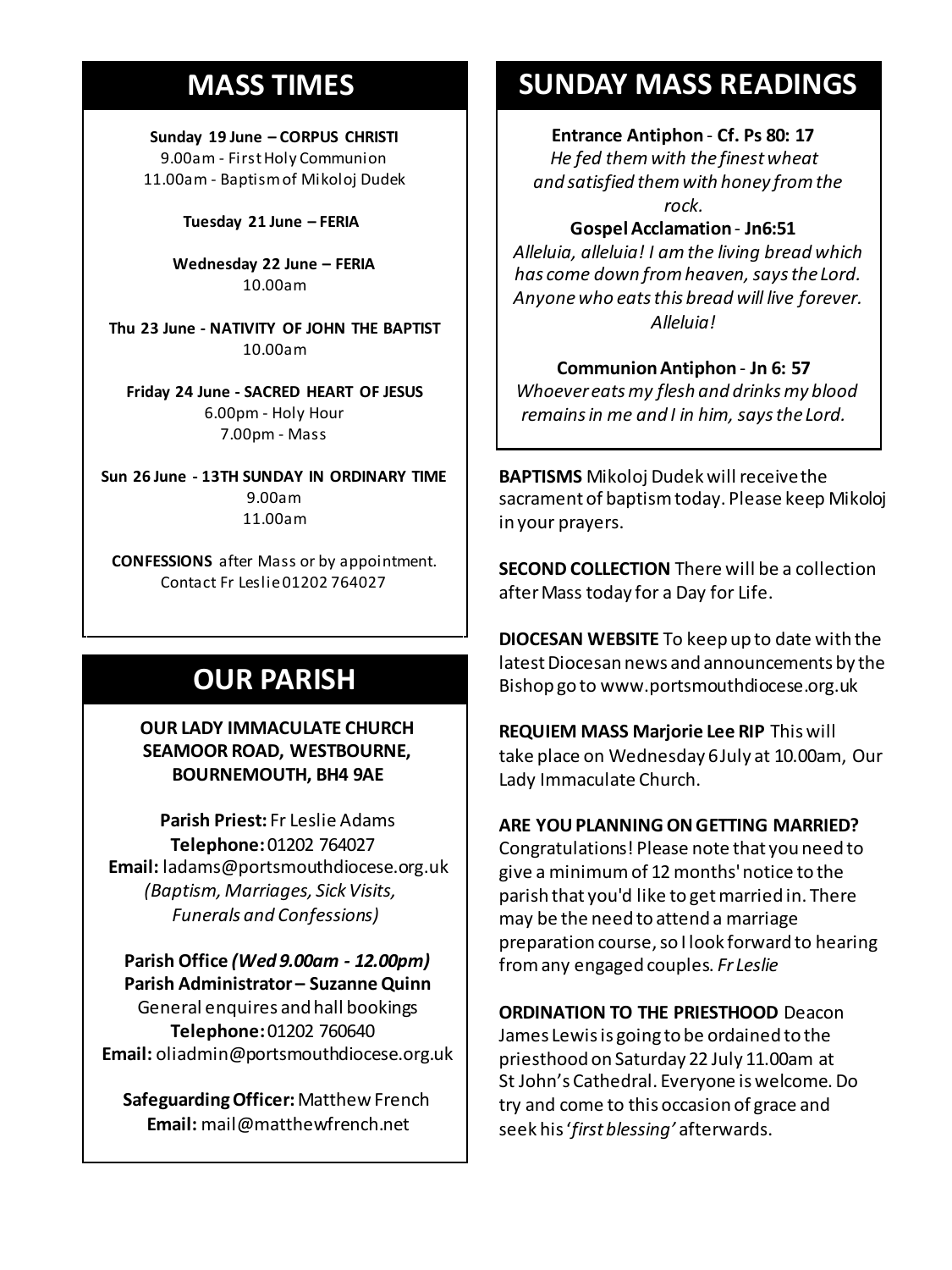#### **PARISH NEWS**

**SECOND COLLECTION – 25 JUNE** The Peter's Pence Collection is the way we, as members of the Catholic Church, unite ourselves to the concerns of the Holy Father. Donations to this collection support the charitable works of Pope Francis for the relief of those he meets who are marginalized and most in need.

**UKRAINE** For more information on how you can support the Ukraine humanitarian efforts, visit the Caritas website. This is updated with regular news updates, appeals and information. www.caritasportsmouth.org.uk

#### **HARVESTERS MEN'S WEEKEND 15 - 17 JULY '22**

The Hayes Conference Centre, Swanwick, Alfreton, Derbyshire DE55 1AU, UK. The weekend aims to provide men of all ages with the opportunity to reconnect with God, with themselves and other men in a safe, varied and inclusive way. For more information, please go to www.harvesters.org.uk

**CATHOLIC VOICES** We want to gather 1,000 passionate Catholic leaders on Saturday 17 September 2022, 9.00am - 6.00pm at Friends House, Euston, London to reflect on the mission of the Church after the pandemic in what will be one of the largest Catholic gatherings in the UK since the pandemic began. Find out more by clicking on the organisation's website www.catholicvoices.org.uk



**FIRST HOLY COMMUNION**The children will be taking their First Holy Communion at 9.00am Mass today. There will be tea and cakes in the hall afterwards. Please keep the children in your prayers. Thank you to our wonderful Catechists who have helped the children to prepare for this encounter with the Lord Jesus.

**VOLUNTEERING IN THE PARISH** There are many opportunities within the Parish for putting your gifts at the service of the Lord. Help is needed with cash counting, serving coffees/teas, teaching or helping at Children's Liturgy of the Word, singing, reading, washing altar linen or church maintenance.

Many of the roles are on a rota basis. If you are interested, please speak to Father Leslie or Suzanne. Thank you to everyone who supports our parish already.

#### **OFFERTORY COLLECTION**

You can donate directly into the bank account:

> **PRCDTR Bournemouth Our Lady Immaculate**

**Sort code:** 309304 **Account:** 00875075

**Thank you for your continued support.**

#### **PRAYERS PLEASE**

**Please remember all the sick and housebound of our parish especially:**

Teresa Wraith, Win Sheridan, Kathleen Wood, Phillip Rockford, Germain McAulay, Geoffrey Dixon, Joe Bonnici